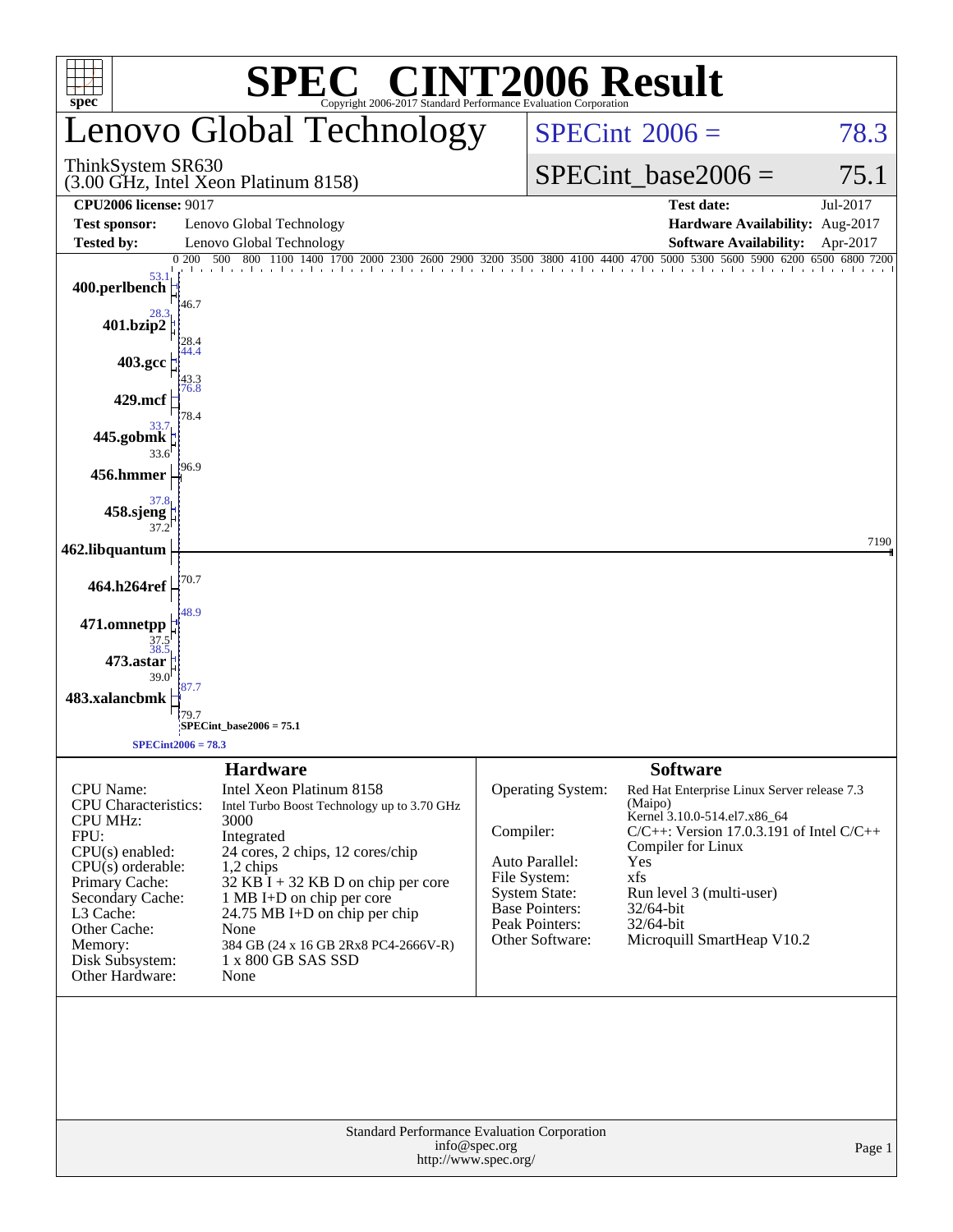

# enovo Global Technology

#### ThinkSystem SR630

(3.00 GHz, Intel Xeon Platinum 8158)

 $SPECint2006 = 78.3$  $SPECint2006 = 78.3$ 

### SPECint base2006 =  $75.1$

**[Test sponsor:](http://www.spec.org/auto/cpu2006/Docs/result-fields.html#Testsponsor)** Lenovo Global Technology **[Hardware Availability:](http://www.spec.org/auto/cpu2006/Docs/result-fields.html#HardwareAvailability)** Aug-2017

**[CPU2006 license:](http://www.spec.org/auto/cpu2006/Docs/result-fields.html#CPU2006license)** 9017 **[Test date:](http://www.spec.org/auto/cpu2006/Docs/result-fields.html#Testdate)** Jul-2017 **[Tested by:](http://www.spec.org/auto/cpu2006/Docs/result-fields.html#Testedby)** Lenovo Global Technology **[Software Availability:](http://www.spec.org/auto/cpu2006/Docs/result-fields.html#SoftwareAvailability)** Apr-2017

#### **[Results Table](http://www.spec.org/auto/cpu2006/Docs/result-fields.html#ResultsTable)**

|                                                                                                          | <b>Base</b>    |              |                |       |                |       | <b>Peak</b>    |              |                |              |                |              |
|----------------------------------------------------------------------------------------------------------|----------------|--------------|----------------|-------|----------------|-------|----------------|--------------|----------------|--------------|----------------|--------------|
| <b>Benchmark</b>                                                                                         | <b>Seconds</b> | <b>Ratio</b> | <b>Seconds</b> | Ratio | <b>Seconds</b> | Ratio | <b>Seconds</b> | <b>Ratio</b> | <b>Seconds</b> | <b>Ratio</b> | <b>Seconds</b> | <b>Ratio</b> |
| 400.perlbench                                                                                            | 211            | 46.4         | 209            | 46.8  | 209            | 46.7  | 184            | 53.1         | 184            | 53.0         | 184            | 53.1         |
| $401$ .bzip2                                                                                             | 340            | 28.4         | 341            | 28.3  | 340            | 28.4  | 341            | 28.3         | 341            | 28.3         | 340            | 28.3         |
| $403.\text{gcc}$                                                                                         | 186            | 43.3         | 186            | 43.3  | 186            | 43.3  | 182            | 44.3         | 181            | 44.4         | 181            | 44.4         |
| $429$ mcf                                                                                                | 116            | 79.0         | 118            | 77.1  | 116            | 78.4  | 119            | 76.9         | 120            | 75.7         | 119            | 76.8         |
| $445$ .gobmk                                                                                             | 312            | 33.6         | 313            | 33.5  | 313            | 33.6  | 311            | 33.7         | 311            | 33.7         | 311            | 33.8         |
| 456.hmmer                                                                                                | 96.3           | 96.9         | 96.3           | 96.9  | 96.8           | 96.4  | 96.3           | 96.9         | 96.3           | 96.9         | 96.8           | 96.4         |
| $ 458 \text{.}$ sjeng                                                                                    | <u>325</u>     | 37.2         | 325            | 37.2  | 325            | 37.2  | 320            | 37.8         | 320            | 37.8         | 320            | 37.9         |
| 462.libquantum                                                                                           | 2.88           | 7190         | 2.88           | 7190  | 2.89           | 7180  | 2.88           | 7190         | 2.88           | 7190         | 2.89           | 7180         |
| 464.h264ref                                                                                              | 313            | 70.7         | 314            | 70.6  | 313            | 70.7  | 313            | 70.7         | 314            | 70.6         | 313            | 70.7         |
| $ 471$ .omnetpp                                                                                          | 167            | 37.5         | 165            | 37.9  | 167            | 37.3  | 128            | 48.9         | 127            | 49.2         | 132            | 47.3         |
| $473$ . astar                                                                                            | 180            | 39.0         | 180            | 39.1  | 181            | 38.8  | 182            | 38.5         | 182            | 38.5         | 183            | 38.4         |
| 483.xalancbmk                                                                                            | 86.5           | 79.8         | 86.6           | 79.7  | 86.6           | 79.7  | 78.7           | 87.7         | 78.8           | 87.6         | 77.8           | 88.6         |
| Results appear in the order in which they were run. Bold underlined text indicates a median measurement. |                |              |                |       |                |       |                |              |                |              |                |              |

#### **[Submit Notes](http://www.spec.org/auto/cpu2006/Docs/result-fields.html#SubmitNotes)**

The config file option 'submit' was used.

### **[Operating System Notes](http://www.spec.org/auto/cpu2006/Docs/result-fields.html#OperatingSystemNotes)**

Stack size set to unlimited using "ulimit -s unlimited"

### **[Platform Notes](http://www.spec.org/auto/cpu2006/Docs/result-fields.html#PlatformNotes)**

Standard Performance Evaluation Corporation [info@spec.org](mailto:info@spec.org) BIOS configuration: Choose Operating Mode set to Maximum Performance Hyper-Threading set to Disable Stale AtoS set to Enable LLC dead line alloc set to Disable Sysinfo program /home/cpu2006-1.2-ic17.0u3/config/sysinfo.rev6993 Revision 6993 of 2015-11-06 (b5e8d4b4eb51ed28d7f98696cbe290c1) running on Cable-SPECcpu2006-RHEL7.3 Thu Jul 20 17:59:31 2017 This section contains SUT (System Under Test) info as seen by some common utilities. To remove or add to this section, see: <http://www.spec.org/cpu2006/Docs/config.html#sysinfo> From /proc/cpuinfo model name : Intel(R) Xeon(R) Platinum 8158 CPU @ 3.00GHz 2 "physical id"s (chips) 24 "processors" cores, siblings (Caution: counting these is hw and system dependent. The following excerpts from /proc/cpuinfo might not be reliable. Use with Continued on next page

<http://www.spec.org/>

Page 2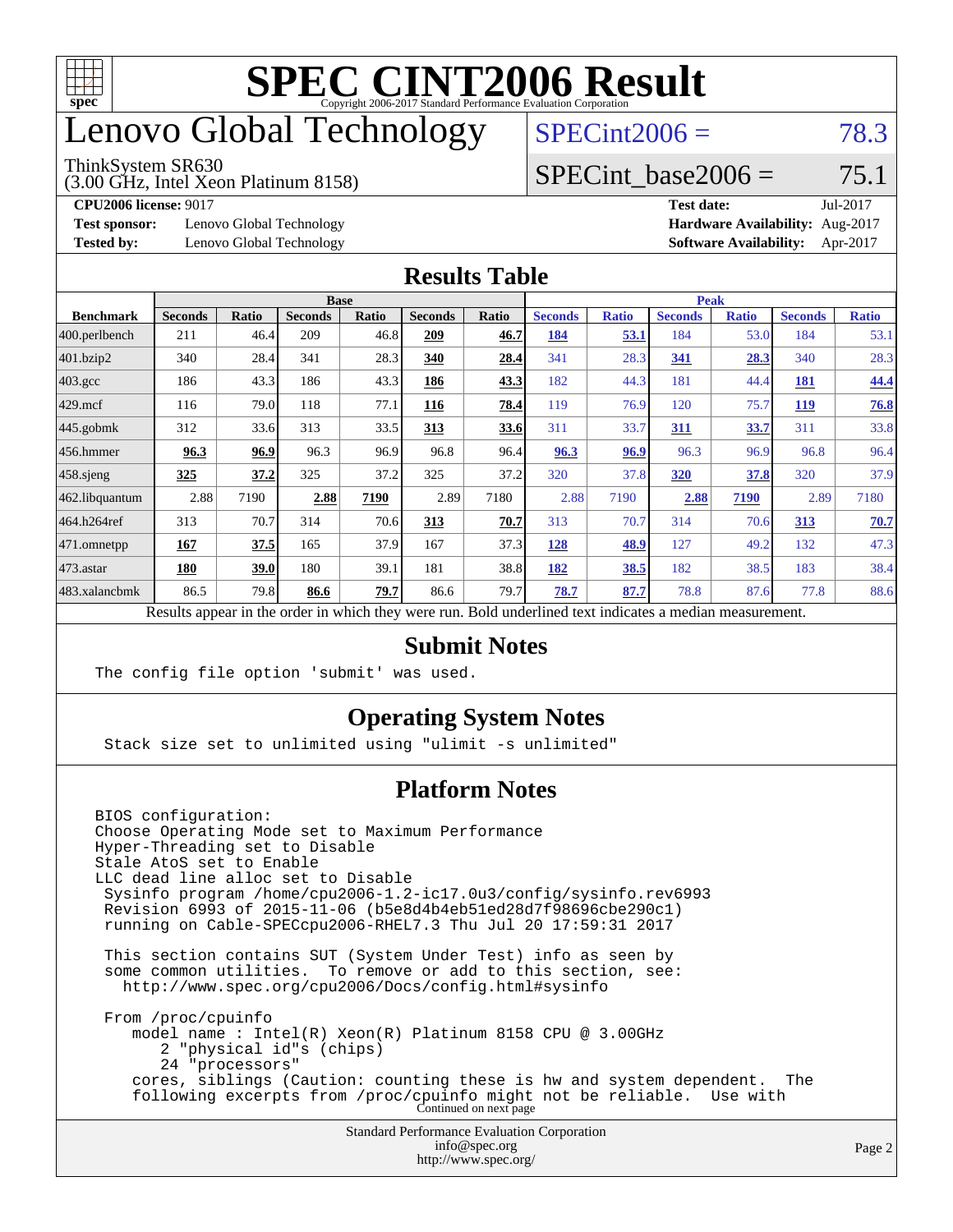

## enovo Global Technology

ThinkSystem SR630

 $SPECint2006 = 78.3$  $SPECint2006 = 78.3$ 

(3.00 GHz, Intel Xeon Platinum 8158)

SPECint base2006 =  $75.1$ 

**[Test sponsor:](http://www.spec.org/auto/cpu2006/Docs/result-fields.html#Testsponsor)** Lenovo Global Technology **[Hardware Availability:](http://www.spec.org/auto/cpu2006/Docs/result-fields.html#HardwareAvailability)** Aug-2017 **[Tested by:](http://www.spec.org/auto/cpu2006/Docs/result-fields.html#Testedby)** Lenovo Global Technology **[Software Availability:](http://www.spec.org/auto/cpu2006/Docs/result-fields.html#SoftwareAvailability)** Apr-2017

**[CPU2006 license:](http://www.spec.org/auto/cpu2006/Docs/result-fields.html#CPU2006license)** 9017 **[Test date:](http://www.spec.org/auto/cpu2006/Docs/result-fields.html#Testdate)** Jul-2017

#### **[Platform Notes \(Continued\)](http://www.spec.org/auto/cpu2006/Docs/result-fields.html#PlatformNotes)**

Standard Performance Evaluation Corporation caution.) cpu cores : 12 siblings : 12 physical 0: cores 0 1 2 3 4 9 10 16 18 19 25 26 physical 1: cores 0 1 2 3 4 8 9 11 17 18 19 20 cache size : 25344 KB From /proc/meminfo MemTotal: 395895004 kB HugePages\_Total: 0<br>Hugepagesize: 2048 kB Hugepagesize: From /etc/\*release\* /etc/\*version\* os-release: NAME="Red Hat Enterprise Linux Server" VERSION="7.3 (Maipo)" ID="rhel" ID\_LIKE="fedora" VERSION\_ID="7.3" PRETTY\_NAME="Red Hat Enterprise Linux Server 7.3 (Maipo)" ANSI\_COLOR="0;31" CPE\_NAME="cpe:/o:redhat:enterprise\_linux:7.3:GA:server" redhat-release: Red Hat Enterprise Linux Server release 7.3 (Maipo) system-release: Red Hat Enterprise Linux Server release 7.3 (Maipo) system-release-cpe: cpe:/o:redhat:enterprise\_linux:7.3:ga:server uname -a: Linux Cable-SPECcpu2006-RHEL7.3 3.10.0-514.el7.x86\_64 #1 SMP Wed Oct 19 11:24:13 EDT 2016 x86\_64 x86\_64 x86\_64 GNU/Linux run-level 3 Jul 20 17:59 SPEC is set to: /home/cpu2006-1.2-ic17.0u3 Filesystem Type Size Used Avail Use% Mounted on /dev/sdb2 xfs 744G 125G 619G 17% / Additional information from dmidecode: Warning: Use caution when you interpret this section. The 'dmidecode' program reads system data which is "intended to allow hardware to be accurately determined", but the intent may not be met, as there are frequent changes to hardware, firmware, and the "DMTF SMBIOS" standard. BIOS Lenovo -[IVE109Q-1.00]- 06/28/2017 Memory: 24x Samsung M393A2K43BB1-CTD 16 GB 2 rank 2666 MHz (End of data from sysinfo program)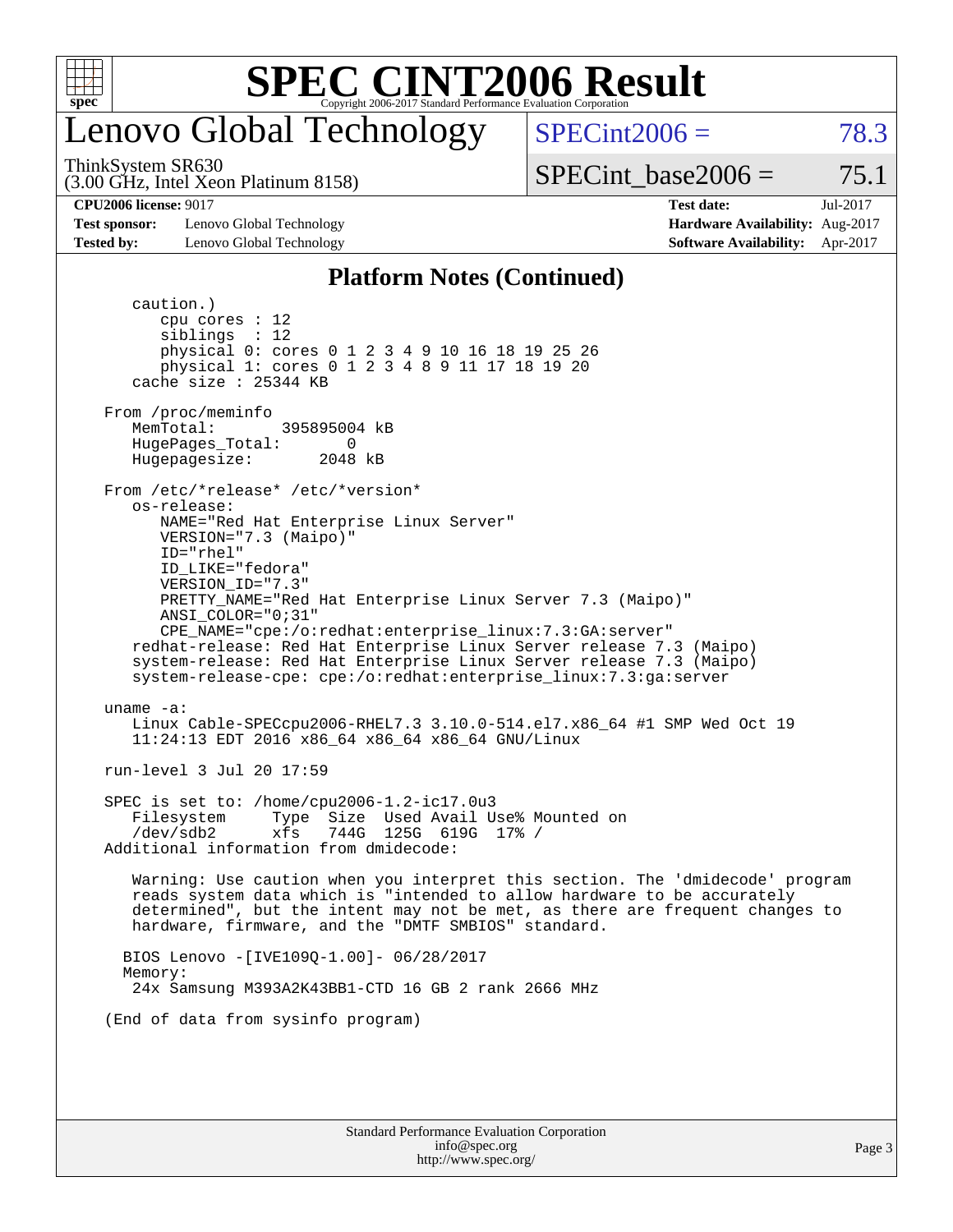

# enovo Global Technology

 $SPECint2006 = 78.3$  $SPECint2006 = 78.3$ 

(3.00 GHz, Intel Xeon Platinum 8158) ThinkSystem SR630

SPECint base2006 =  $75.1$ 

**[Test sponsor:](http://www.spec.org/auto/cpu2006/Docs/result-fields.html#Testsponsor)** Lenovo Global Technology **[Hardware Availability:](http://www.spec.org/auto/cpu2006/Docs/result-fields.html#HardwareAvailability)** Aug-2017 **[Tested by:](http://www.spec.org/auto/cpu2006/Docs/result-fields.html#Testedby)** Lenovo Global Technology **[Software Availability:](http://www.spec.org/auto/cpu2006/Docs/result-fields.html#SoftwareAvailability)** Apr-2017

**[CPU2006 license:](http://www.spec.org/auto/cpu2006/Docs/result-fields.html#CPU2006license)** 9017 **[Test date:](http://www.spec.org/auto/cpu2006/Docs/result-fields.html#Testdate)** Jul-2017

#### **[General Notes](http://www.spec.org/auto/cpu2006/Docs/result-fields.html#GeneralNotes)**

Environment variables set by runspec before the start of the run: KMP AFFINITY = "granularity=fine, compact,  $0,3$ " LD\_LIBRARY\_PATH = "/home/cpu2006-1.2-ic17.0u3/lib/ia32:/home/cpu2006-1.2-ic17.0u3/lib/intel64:/home/cpu2006-1.2-ic17.0u3/sh10.2" OMP\_NUM\_THREADS = "24"

 Binaries compiled on a system with 1x Intel Core i7-4790 CPU + 32GB RAM memory using Redhat Enterprise Linux 7.2 Transparent Huge Pages enabled by default. Filesystem page cache cleared with: shell invocation of 'sync; echo 3 > /proc/sys/vm/drop\_caches' prior to run

### **[Base Compiler Invocation](http://www.spec.org/auto/cpu2006/Docs/result-fields.html#BaseCompilerInvocation)**

[C benchmarks](http://www.spec.org/auto/cpu2006/Docs/result-fields.html#Cbenchmarks): [icc -m64](http://www.spec.org/cpu2006/results/res2017q4/cpu2006-20170918-49555.flags.html#user_CCbase_intel_icc_64bit_bda6cc9af1fdbb0edc3795bac97ada53)

[C++ benchmarks:](http://www.spec.org/auto/cpu2006/Docs/result-fields.html#CXXbenchmarks) [icpc -m64](http://www.spec.org/cpu2006/results/res2017q4/cpu2006-20170918-49555.flags.html#user_CXXbase_intel_icpc_64bit_fc66a5337ce925472a5c54ad6a0de310)

### **[Base Portability Flags](http://www.spec.org/auto/cpu2006/Docs/result-fields.html#BasePortabilityFlags)**

 400.perlbench: [-DSPEC\\_CPU\\_LP64](http://www.spec.org/cpu2006/results/res2017q4/cpu2006-20170918-49555.flags.html#b400.perlbench_basePORTABILITY_DSPEC_CPU_LP64) [-DSPEC\\_CPU\\_LINUX\\_X64](http://www.spec.org/cpu2006/results/res2017q4/cpu2006-20170918-49555.flags.html#b400.perlbench_baseCPORTABILITY_DSPEC_CPU_LINUX_X64) 401.bzip2: [-DSPEC\\_CPU\\_LP64](http://www.spec.org/cpu2006/results/res2017q4/cpu2006-20170918-49555.flags.html#suite_basePORTABILITY401_bzip2_DSPEC_CPU_LP64) 403.gcc: [-DSPEC\\_CPU\\_LP64](http://www.spec.org/cpu2006/results/res2017q4/cpu2006-20170918-49555.flags.html#suite_basePORTABILITY403_gcc_DSPEC_CPU_LP64) 429.mcf: [-DSPEC\\_CPU\\_LP64](http://www.spec.org/cpu2006/results/res2017q4/cpu2006-20170918-49555.flags.html#suite_basePORTABILITY429_mcf_DSPEC_CPU_LP64) 445.gobmk: [-DSPEC\\_CPU\\_LP64](http://www.spec.org/cpu2006/results/res2017q4/cpu2006-20170918-49555.flags.html#suite_basePORTABILITY445_gobmk_DSPEC_CPU_LP64) 456.hmmer: [-DSPEC\\_CPU\\_LP64](http://www.spec.org/cpu2006/results/res2017q4/cpu2006-20170918-49555.flags.html#suite_basePORTABILITY456_hmmer_DSPEC_CPU_LP64) 458.sjeng: [-DSPEC\\_CPU\\_LP64](http://www.spec.org/cpu2006/results/res2017q4/cpu2006-20170918-49555.flags.html#suite_basePORTABILITY458_sjeng_DSPEC_CPU_LP64) 462.libquantum: [-DSPEC\\_CPU\\_LP64](http://www.spec.org/cpu2006/results/res2017q4/cpu2006-20170918-49555.flags.html#suite_basePORTABILITY462_libquantum_DSPEC_CPU_LP64) [-DSPEC\\_CPU\\_LINUX](http://www.spec.org/cpu2006/results/res2017q4/cpu2006-20170918-49555.flags.html#b462.libquantum_baseCPORTABILITY_DSPEC_CPU_LINUX) 464.h264ref: [-DSPEC\\_CPU\\_LP64](http://www.spec.org/cpu2006/results/res2017q4/cpu2006-20170918-49555.flags.html#suite_basePORTABILITY464_h264ref_DSPEC_CPU_LP64) 471.omnetpp: [-DSPEC\\_CPU\\_LP64](http://www.spec.org/cpu2006/results/res2017q4/cpu2006-20170918-49555.flags.html#suite_basePORTABILITY471_omnetpp_DSPEC_CPU_LP64) 473.astar: [-DSPEC\\_CPU\\_LP64](http://www.spec.org/cpu2006/results/res2017q4/cpu2006-20170918-49555.flags.html#suite_basePORTABILITY473_astar_DSPEC_CPU_LP64) 483.xalancbmk: [-DSPEC\\_CPU\\_LP64](http://www.spec.org/cpu2006/results/res2017q4/cpu2006-20170918-49555.flags.html#suite_basePORTABILITY483_xalancbmk_DSPEC_CPU_LP64) [-DSPEC\\_CPU\\_LINUX](http://www.spec.org/cpu2006/results/res2017q4/cpu2006-20170918-49555.flags.html#b483.xalancbmk_baseCXXPORTABILITY_DSPEC_CPU_LINUX)

### **[Base Optimization Flags](http://www.spec.org/auto/cpu2006/Docs/result-fields.html#BaseOptimizationFlags)**

[C benchmarks](http://www.spec.org/auto/cpu2006/Docs/result-fields.html#Cbenchmarks):

[-xCORE-AVX2](http://www.spec.org/cpu2006/results/res2017q4/cpu2006-20170918-49555.flags.html#user_CCbase_f-xCORE-AVX2) [-ipo](http://www.spec.org/cpu2006/results/res2017q4/cpu2006-20170918-49555.flags.html#user_CCbase_f-ipo) [-O3](http://www.spec.org/cpu2006/results/res2017q4/cpu2006-20170918-49555.flags.html#user_CCbase_f-O3) [-no-prec-div](http://www.spec.org/cpu2006/results/res2017q4/cpu2006-20170918-49555.flags.html#user_CCbase_f-no-prec-div) [-parallel](http://www.spec.org/cpu2006/results/res2017q4/cpu2006-20170918-49555.flags.html#user_CCbase_f-parallel) [-qopt-prefetch](http://www.spec.org/cpu2006/results/res2017q4/cpu2006-20170918-49555.flags.html#user_CCbase_f-qopt-prefetch) [-auto-p32](http://www.spec.org/cpu2006/results/res2017q4/cpu2006-20170918-49555.flags.html#user_CCbase_f-auto-p32)

[C++ benchmarks:](http://www.spec.org/auto/cpu2006/Docs/result-fields.html#CXXbenchmarks)

[-xCORE-AVX2](http://www.spec.org/cpu2006/results/res2017q4/cpu2006-20170918-49555.flags.html#user_CXXbase_f-xCORE-AVX2) [-ipo](http://www.spec.org/cpu2006/results/res2017q4/cpu2006-20170918-49555.flags.html#user_CXXbase_f-ipo) [-O3](http://www.spec.org/cpu2006/results/res2017q4/cpu2006-20170918-49555.flags.html#user_CXXbase_f-O3) [-no-prec-div](http://www.spec.org/cpu2006/results/res2017q4/cpu2006-20170918-49555.flags.html#user_CXXbase_f-no-prec-div) [-qopt-prefetch](http://www.spec.org/cpu2006/results/res2017q4/cpu2006-20170918-49555.flags.html#user_CXXbase_f-qopt-prefetch) [-auto-p32](http://www.spec.org/cpu2006/results/res2017q4/cpu2006-20170918-49555.flags.html#user_CXXbase_f-auto-p32) [-Wl,-z,muldefs](http://www.spec.org/cpu2006/results/res2017q4/cpu2006-20170918-49555.flags.html#user_CXXbase_link_force_multiple1_74079c344b956b9658436fd1b6dd3a8a) [-L/sh10.2 -lsmartheap64](http://www.spec.org/cpu2006/results/res2017q4/cpu2006-20170918-49555.flags.html#user_CXXbase_SmartHeap64_63911d860fc08c15fa1d5bf319b9d8d5)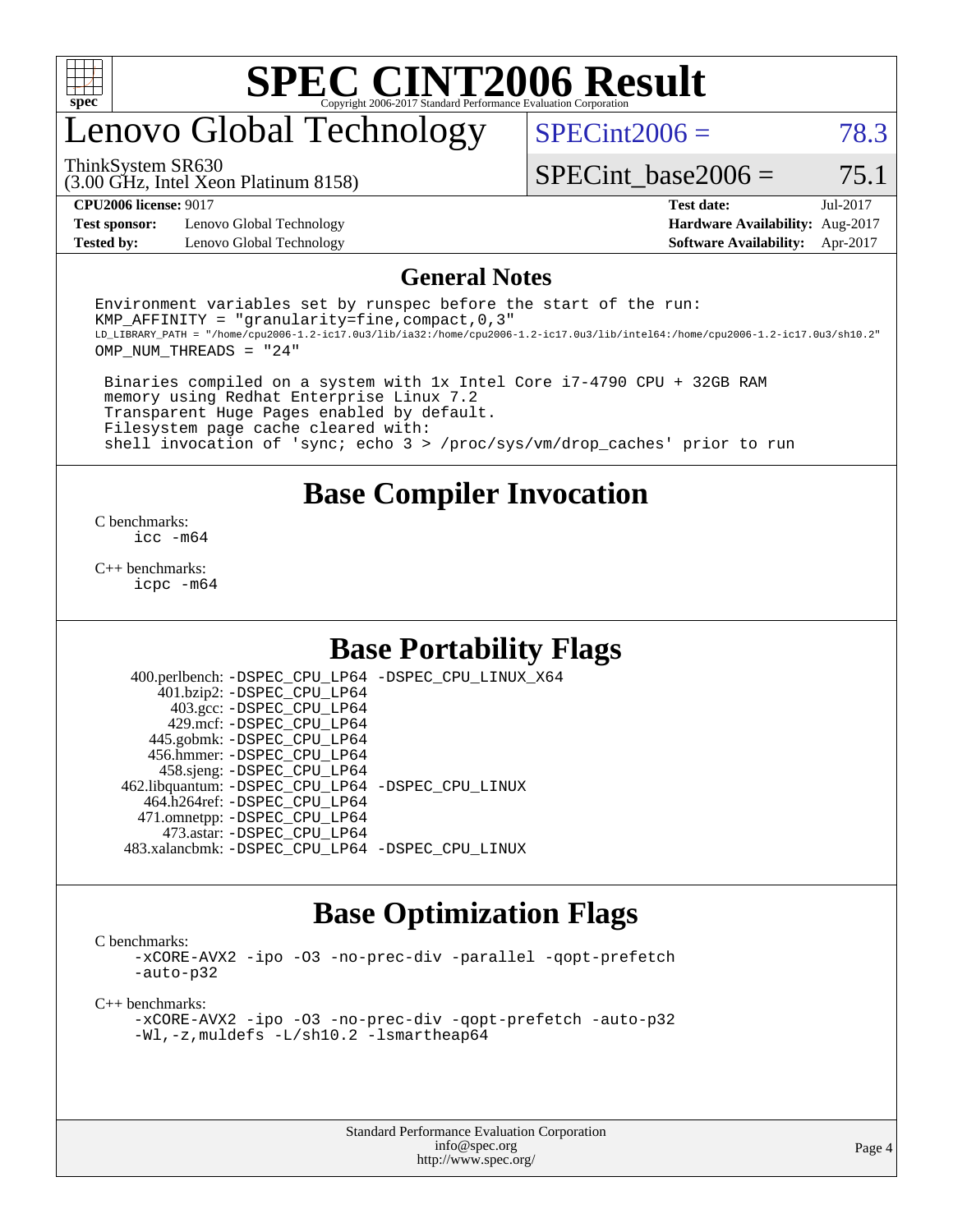

# enovo Global Technology

ThinkSystem SR630

 $SPECint2006 = 78.3$  $SPECint2006 = 78.3$ 

(3.00 GHz, Intel Xeon Platinum 8158)

SPECint base2006 =  $75.1$ 

**[Test sponsor:](http://www.spec.org/auto/cpu2006/Docs/result-fields.html#Testsponsor)** Lenovo Global Technology **[Hardware Availability:](http://www.spec.org/auto/cpu2006/Docs/result-fields.html#HardwareAvailability)** Aug-2017 **[Tested by:](http://www.spec.org/auto/cpu2006/Docs/result-fields.html#Testedby)** Lenovo Global Technology **[Software Availability:](http://www.spec.org/auto/cpu2006/Docs/result-fields.html#SoftwareAvailability)** Apr-2017

**[CPU2006 license:](http://www.spec.org/auto/cpu2006/Docs/result-fields.html#CPU2006license)** 9017 **[Test date:](http://www.spec.org/auto/cpu2006/Docs/result-fields.html#Testdate)** Jul-2017

### **[Base Other Flags](http://www.spec.org/auto/cpu2006/Docs/result-fields.html#BaseOtherFlags)**

[C benchmarks](http://www.spec.org/auto/cpu2006/Docs/result-fields.html#Cbenchmarks):

403.gcc: [-Dalloca=\\_alloca](http://www.spec.org/cpu2006/results/res2017q4/cpu2006-20170918-49555.flags.html#b403.gcc_baseEXTRA_CFLAGS_Dalloca_be3056838c12de2578596ca5467af7f3)

## **[Peak Compiler Invocation](http://www.spec.org/auto/cpu2006/Docs/result-fields.html#PeakCompilerInvocation)**

[C benchmarks \(except as noted below\)](http://www.spec.org/auto/cpu2006/Docs/result-fields.html#Cbenchmarksexceptasnotedbelow):

[icc -m64](http://www.spec.org/cpu2006/results/res2017q4/cpu2006-20170918-49555.flags.html#user_CCpeak_intel_icc_64bit_bda6cc9af1fdbb0edc3795bac97ada53)

400.perlbench: [icc -m32 -L/opt/intel/compilers\\_and\\_libraries\\_2017/linux/lib/ia32](http://www.spec.org/cpu2006/results/res2017q4/cpu2006-20170918-49555.flags.html#user_peakCCLD400_perlbench_intel_icc_c29f3ff5a7ed067b11e4ec10a03f03ae)

445.gobmk: [icc -m32 -L/opt/intel/compilers\\_and\\_libraries\\_2017/linux/lib/ia32](http://www.spec.org/cpu2006/results/res2017q4/cpu2006-20170918-49555.flags.html#user_peakCCLD445_gobmk_intel_icc_c29f3ff5a7ed067b11e4ec10a03f03ae)

[C++ benchmarks \(except as noted below\):](http://www.spec.org/auto/cpu2006/Docs/result-fields.html#CXXbenchmarksexceptasnotedbelow)

[icc -m32 -L/opt/intel/compilers\\_and\\_libraries\\_2017/linux/lib/ia32](http://www.spec.org/cpu2006/results/res2017q4/cpu2006-20170918-49555.flags.html#user_CXXpeak_intel_icc_c29f3ff5a7ed067b11e4ec10a03f03ae)

473.astar: [icpc -m64](http://www.spec.org/cpu2006/results/res2017q4/cpu2006-20170918-49555.flags.html#user_peakCXXLD473_astar_intel_icpc_64bit_fc66a5337ce925472a5c54ad6a0de310)

### **[Peak Portability Flags](http://www.spec.org/auto/cpu2006/Docs/result-fields.html#PeakPortabilityFlags)**

 400.perlbench: [-D\\_FILE\\_OFFSET\\_BITS=64](http://www.spec.org/cpu2006/results/res2017q4/cpu2006-20170918-49555.flags.html#user_peakPORTABILITY400_perlbench_file_offset_bits_64_438cf9856305ebd76870a2c6dc2689ab) [-DSPEC\\_CPU\\_LINUX\\_IA32](http://www.spec.org/cpu2006/results/res2017q4/cpu2006-20170918-49555.flags.html#b400.perlbench_peakCPORTABILITY_DSPEC_CPU_LINUX_IA32) 401.bzip2: [-DSPEC\\_CPU\\_LP64](http://www.spec.org/cpu2006/results/res2017q4/cpu2006-20170918-49555.flags.html#suite_peakPORTABILITY401_bzip2_DSPEC_CPU_LP64) 403.gcc: [-DSPEC\\_CPU\\_LP64](http://www.spec.org/cpu2006/results/res2017q4/cpu2006-20170918-49555.flags.html#suite_peakPORTABILITY403_gcc_DSPEC_CPU_LP64) 429.mcf: [-DSPEC\\_CPU\\_LP64](http://www.spec.org/cpu2006/results/res2017q4/cpu2006-20170918-49555.flags.html#suite_peakPORTABILITY429_mcf_DSPEC_CPU_LP64) 445.gobmk: [-D\\_FILE\\_OFFSET\\_BITS=64](http://www.spec.org/cpu2006/results/res2017q4/cpu2006-20170918-49555.flags.html#user_peakPORTABILITY445_gobmk_file_offset_bits_64_438cf9856305ebd76870a2c6dc2689ab) 456.hmmer: [-DSPEC\\_CPU\\_LP64](http://www.spec.org/cpu2006/results/res2017q4/cpu2006-20170918-49555.flags.html#suite_peakPORTABILITY456_hmmer_DSPEC_CPU_LP64) 458.sjeng: [-DSPEC\\_CPU\\_LP64](http://www.spec.org/cpu2006/results/res2017q4/cpu2006-20170918-49555.flags.html#suite_peakPORTABILITY458_sjeng_DSPEC_CPU_LP64) 462.libquantum: [-DSPEC\\_CPU\\_LP64](http://www.spec.org/cpu2006/results/res2017q4/cpu2006-20170918-49555.flags.html#suite_peakPORTABILITY462_libquantum_DSPEC_CPU_LP64) [-DSPEC\\_CPU\\_LINUX](http://www.spec.org/cpu2006/results/res2017q4/cpu2006-20170918-49555.flags.html#b462.libquantum_peakCPORTABILITY_DSPEC_CPU_LINUX) 464.h264ref: [-DSPEC\\_CPU\\_LP64](http://www.spec.org/cpu2006/results/res2017q4/cpu2006-20170918-49555.flags.html#suite_peakPORTABILITY464_h264ref_DSPEC_CPU_LP64) 471.omnetpp: [-D\\_FILE\\_OFFSET\\_BITS=64](http://www.spec.org/cpu2006/results/res2017q4/cpu2006-20170918-49555.flags.html#user_peakPORTABILITY471_omnetpp_file_offset_bits_64_438cf9856305ebd76870a2c6dc2689ab) 473.astar: [-DSPEC\\_CPU\\_LP64](http://www.spec.org/cpu2006/results/res2017q4/cpu2006-20170918-49555.flags.html#suite_peakPORTABILITY473_astar_DSPEC_CPU_LP64) 483.xalancbmk: [-D\\_FILE\\_OFFSET\\_BITS=64](http://www.spec.org/cpu2006/results/res2017q4/cpu2006-20170918-49555.flags.html#user_peakPORTABILITY483_xalancbmk_file_offset_bits_64_438cf9856305ebd76870a2c6dc2689ab) [-DSPEC\\_CPU\\_LINUX](http://www.spec.org/cpu2006/results/res2017q4/cpu2006-20170918-49555.flags.html#b483.xalancbmk_peakCXXPORTABILITY_DSPEC_CPU_LINUX)

### **[Peak Optimization Flags](http://www.spec.org/auto/cpu2006/Docs/result-fields.html#PeakOptimizationFlags)**

[C benchmarks](http://www.spec.org/auto/cpu2006/Docs/result-fields.html#Cbenchmarks):

 400.perlbench: [-prof-gen](http://www.spec.org/cpu2006/results/res2017q4/cpu2006-20170918-49555.flags.html#user_peakPASS1_CFLAGSPASS1_LDCFLAGS400_perlbench_prof_gen_e43856698f6ca7b7e442dfd80e94a8fc)(pass 1) [-prof-use](http://www.spec.org/cpu2006/results/res2017q4/cpu2006-20170918-49555.flags.html#user_peakPASS2_CFLAGSPASS2_LDCFLAGS400_perlbench_prof_use_bccf7792157ff70d64e32fe3e1250b55)(pass 2) [-xCORE-AVX2](http://www.spec.org/cpu2006/results/res2017q4/cpu2006-20170918-49555.flags.html#user_peakPASS2_CFLAGSPASS2_LDCFLAGS400_perlbench_f-xCORE-AVX2)(pass 2) [-par-num-threads=1](http://www.spec.org/cpu2006/results/res2017q4/cpu2006-20170918-49555.flags.html#user_peakPASS1_CFLAGSPASS1_LDCFLAGS400_perlbench_par_num_threads_786a6ff141b4e9e90432e998842df6c2)(pass 1) [-ipo](http://www.spec.org/cpu2006/results/res2017q4/cpu2006-20170918-49555.flags.html#user_peakPASS2_CFLAGSPASS2_LDCFLAGS400_perlbench_f-ipo)(pass 2) [-O3](http://www.spec.org/cpu2006/results/res2017q4/cpu2006-20170918-49555.flags.html#user_peakPASS2_CFLAGSPASS2_LDCFLAGS400_perlbench_f-O3)(pass 2) [-no-prec-div](http://www.spec.org/cpu2006/results/res2017q4/cpu2006-20170918-49555.flags.html#user_peakPASS2_CFLAGSPASS2_LDCFLAGS400_perlbench_f-no-prec-div)(pass 2) [-qopt-prefetch](http://www.spec.org/cpu2006/results/res2017q4/cpu2006-20170918-49555.flags.html#user_peakCOPTIMIZE400_perlbench_f-qopt-prefetch)

 401.bzip2: [-prof-gen](http://www.spec.org/cpu2006/results/res2017q4/cpu2006-20170918-49555.flags.html#user_peakPASS1_CFLAGSPASS1_LDCFLAGS401_bzip2_prof_gen_e43856698f6ca7b7e442dfd80e94a8fc)(pass 1) [-prof-use](http://www.spec.org/cpu2006/results/res2017q4/cpu2006-20170918-49555.flags.html#user_peakPASS2_CFLAGSPASS2_LDCFLAGS401_bzip2_prof_use_bccf7792157ff70d64e32fe3e1250b55)(pass 2) [-xCORE-AVX2](http://www.spec.org/cpu2006/results/res2017q4/cpu2006-20170918-49555.flags.html#user_peakPASS2_CFLAGSPASS2_LDCFLAGS401_bzip2_f-xCORE-AVX2)(pass 2)  $-par-num-threads=1(pass 1) -ipo(pass 2) -O3(pass 2)$  $-par-num-threads=1(pass 1) -ipo(pass 2) -O3(pass 2)$  $-par-num-threads=1(pass 1) -ipo(pass 2) -O3(pass 2)$  $-par-num-threads=1(pass 1) -ipo(pass 2) -O3(pass 2)$  $-par-num-threads=1(pass 1) -ipo(pass 2) -O3(pass 2)$  $-par-num-threads=1(pass 1) -ipo(pass 2) -O3(pass 2)$ [-no-prec-div](http://www.spec.org/cpu2006/results/res2017q4/cpu2006-20170918-49555.flags.html#user_peakCOPTIMIZEPASS2_CFLAGSPASS2_LDCFLAGS401_bzip2_f-no-prec-div) [-auto-ilp32](http://www.spec.org/cpu2006/results/res2017q4/cpu2006-20170918-49555.flags.html#user_peakCOPTIMIZE401_bzip2_f-auto-ilp32) [-qopt-prefetch](http://www.spec.org/cpu2006/results/res2017q4/cpu2006-20170918-49555.flags.html#user_peakCOPTIMIZE401_bzip2_f-qopt-prefetch)

Continued on next page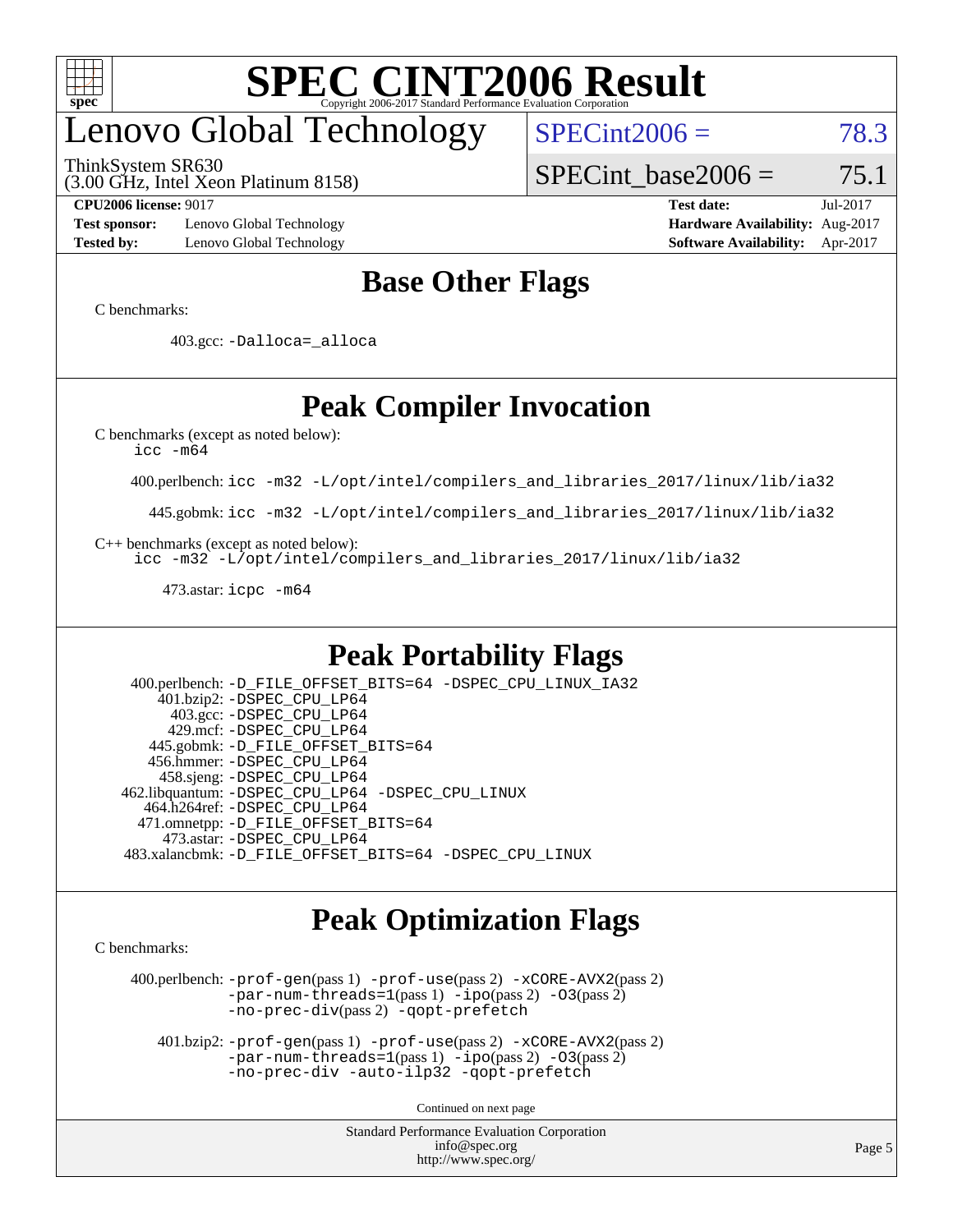

## enovo Global Technology

ThinkSystem SR630

 $SPECint2006 = 78.3$  $SPECint2006 = 78.3$ 

(3.00 GHz, Intel Xeon Platinum 8158)

 $SPECTnt\_base2006 = 75.1$ 

**[Test sponsor:](http://www.spec.org/auto/cpu2006/Docs/result-fields.html#Testsponsor)** Lenovo Global Technology **[Hardware Availability:](http://www.spec.org/auto/cpu2006/Docs/result-fields.html#HardwareAvailability)** Aug-2017 **[Tested by:](http://www.spec.org/auto/cpu2006/Docs/result-fields.html#Testedby)** Lenovo Global Technology **[Software Availability:](http://www.spec.org/auto/cpu2006/Docs/result-fields.html#SoftwareAvailability)** Apr-2017

**[CPU2006 license:](http://www.spec.org/auto/cpu2006/Docs/result-fields.html#CPU2006license)** 9017 **[Test date:](http://www.spec.org/auto/cpu2006/Docs/result-fields.html#Testdate)** Jul-2017

## **[Peak Optimization Flags \(Continued\)](http://www.spec.org/auto/cpu2006/Docs/result-fields.html#PeakOptimizationFlags)**

|                      | 403.gcc: -xCORE-AVX2 -ipo -03 -no-prec-div -inline-calloc<br>-gopt-malloc-options=3 -auto-ilp32                                                                                                                                                 |
|----------------------|-------------------------------------------------------------------------------------------------------------------------------------------------------------------------------------------------------------------------------------------------|
|                      | 429.mcf: -xCORE-AVX2 -ipo -03 -no-prec-div -parallel<br>-gopt-prefetch -auto-p32                                                                                                                                                                |
|                      | 445.gobmk: -prof-gen(pass 1) -prof-use(pass 2) -xCORE-AVX2(pass 2)<br>$-par-num-threads=1(pass 1) -ipo(pass 2) -03(pass 2)$<br>-no-prec-div(pass 2)                                                                                             |
|                      | $456.$ hmmer: basepeak = yes                                                                                                                                                                                                                    |
|                      | $458 \text{.}$ sjeng: $-\text{prof-gen}(pass 1)$ $-\text{prof-ges}(pass 2)$ $-\text{xCORE-AVX2}(pass 2)$<br>$-par-num-threads=1(pass 1) -ipo(pass 2) -03(pass 2)$<br>-no-prec-div(pass 2) -unroll4                                              |
|                      | $462$ .libquantum: basepeak = yes                                                                                                                                                                                                               |
|                      | $464.h264$ ref: basepeak = yes                                                                                                                                                                                                                  |
| $C_{++}$ benchmarks: |                                                                                                                                                                                                                                                 |
|                      | 471.omnetpp: -prof-gen(pass 1) -prof-use(pass 2) -xCORE-AVX2(pass 2)<br>$-par-num-threads=1(pass 1) -ipo(pass 2) -03(pass 2)$<br>-no-prec-div(pass 2) -qopt-ra-region-strategy=block<br>$-Wl$ , $-z$ , muldefs $-L/\nabla L$ , 2 $-l$ smartheap |
|                      | 473.astar: -xCORE-AVX2 -ipo -03 -no-prec-div -qopt-prefetch<br>$-$ auto-p32 -Wl,-z, muldefs -L/sh10.2 -lsmartheap64                                                                                                                             |
|                      | 483.xalancbmk: -xCORE-AVX2 -ipo -03 -no-prec-div -qopt-prefetch<br>-Wl,-z, muldefs -L/sh10.2 -lsmartheap                                                                                                                                        |

## **[Peak Other Flags](http://www.spec.org/auto/cpu2006/Docs/result-fields.html#PeakOtherFlags)**

[C benchmarks](http://www.spec.org/auto/cpu2006/Docs/result-fields.html#Cbenchmarks):

403.gcc: [-Dalloca=\\_alloca](http://www.spec.org/cpu2006/results/res2017q4/cpu2006-20170918-49555.flags.html#b403.gcc_peakEXTRA_CFLAGS_Dalloca_be3056838c12de2578596ca5467af7f3)

The flags files that were used to format this result can be browsed at <http://www.spec.org/cpu2006/flags/Intel-ic17.0-official-linux64-revF.html> <http://www.spec.org/cpu2006/flags/Lenovo-Platform-Flags-V1.2-SKL-C.20171004.html>

You can also download the XML flags sources by saving the following links:

<http://www.spec.org/cpu2006/flags/Intel-ic17.0-official-linux64-revF.xml> <http://www.spec.org/cpu2006/flags/Lenovo-Platform-Flags-V1.2-SKL-C.20171004.xml>